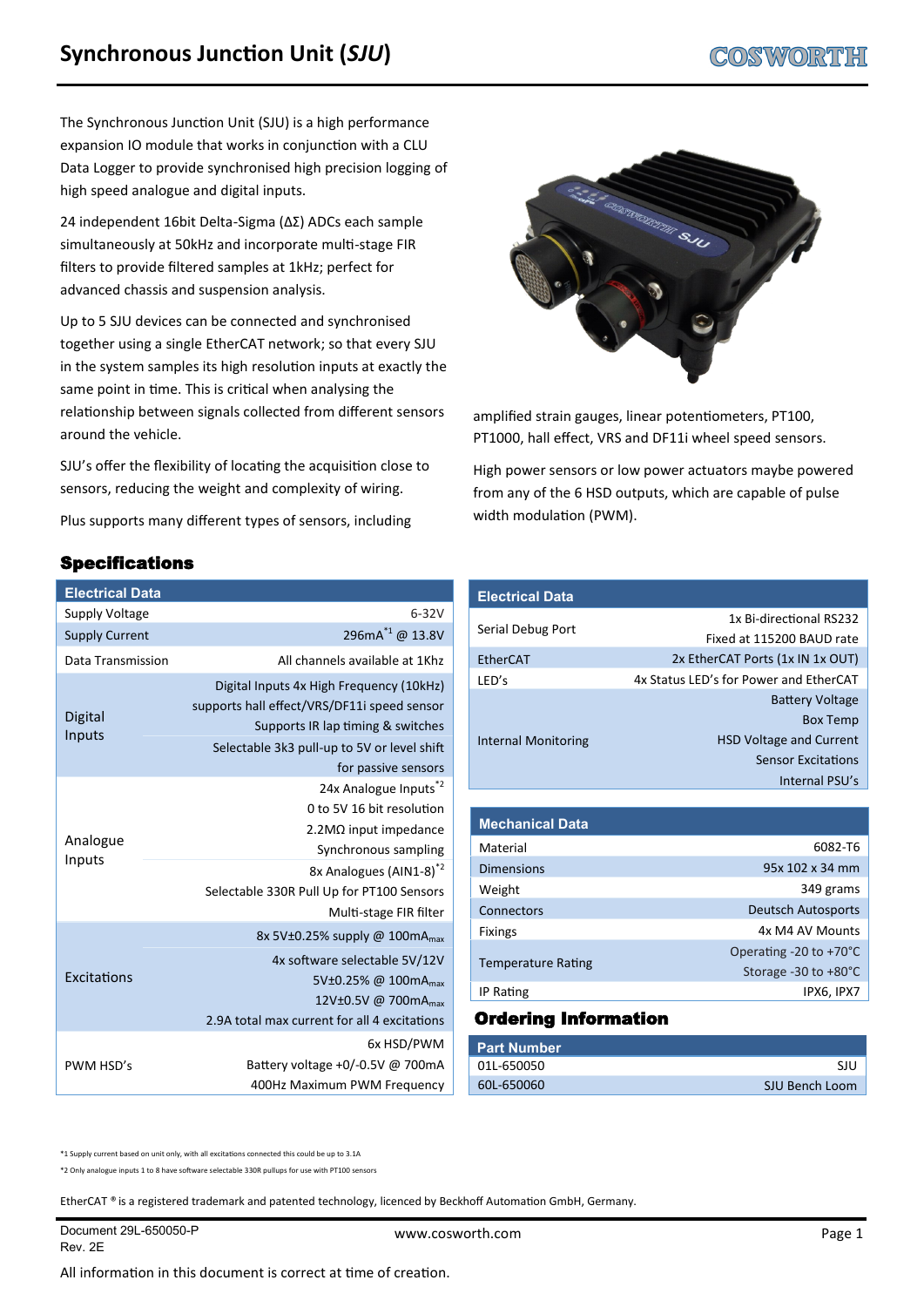#### LED Indicator Definitions



| Legend    | <b>Colour</b> | <b>LED Modes</b>  |                           | <b>LED Definition</b>                             |
|-----------|---------------|-------------------|---------------------------|---------------------------------------------------|
|           | Red           | Off               |                           | No Power to the Unit                              |
|           |               | Single Flash      | 1Hz 250ms On 750ms Off    | Initialising and looking for clock sync           |
|           |               | <b>Blinking</b>   | 1Hz 500ms On 500ms Off    | Sync achieved unit operational                    |
| <b>RN</b> | Green         | Off               |                           | EtherCAT Initialisation                           |
|           |               | <b>Blinking</b>   | 2.5Hz 200ms ON 200ms Off  | <b>EtherCAT Pre-Operation</b>                     |
|           |               | Single Flash      | 2.5Hz 200ms On 1000ms Off | <b>EtherCAT Safe-Operation</b>                    |
|           |               | <b>Flickering</b> | 10Hz 50ms On 50ms Off     | EtherCAT Initialisation or Bootstrap              |
|           |               | <b>On</b>         |                           | EtherCAT Operational                              |
| L/A I     | Green         | Off               |                           | EtherCAT No connection to the preceding module    |
|           |               | On                |                           | EtherCAT LINK: Connection to the preceding module |
|           |               | Flickering        | 10Hz 50ms On 50ms Off     | EtherCAT ACT: Communication with preceding module |
| $L/A$ O   | Green         | Off               |                           | No connection to the following module             |
|           |               | <b>On</b>         |                           | LINK: Connection to the following module          |
|           |               | <b>Flickering</b> | 10Hz 50ms On 50ms Off     | ACT: Communication with following module          |

#### Dimensions

All dimensions shown in mm





### Installation

- Ensure unit is protected against severe vibrations by mounting using supplied AV mounting kit. Also ensure unit is not fouling other structures which may experience severe vibrations.
- Ensure unit is positioned in an area with sufficient cooling air flow to prevent over heating.
- Ensure unit is mounted away from sources of electrical interference.
- Ensure unit is mounted in position where unit will not come into contact with water in excess of the devices IP rating.
- Ensure the case is isolated from the vehicle chassis ground using the supplied AV mounts.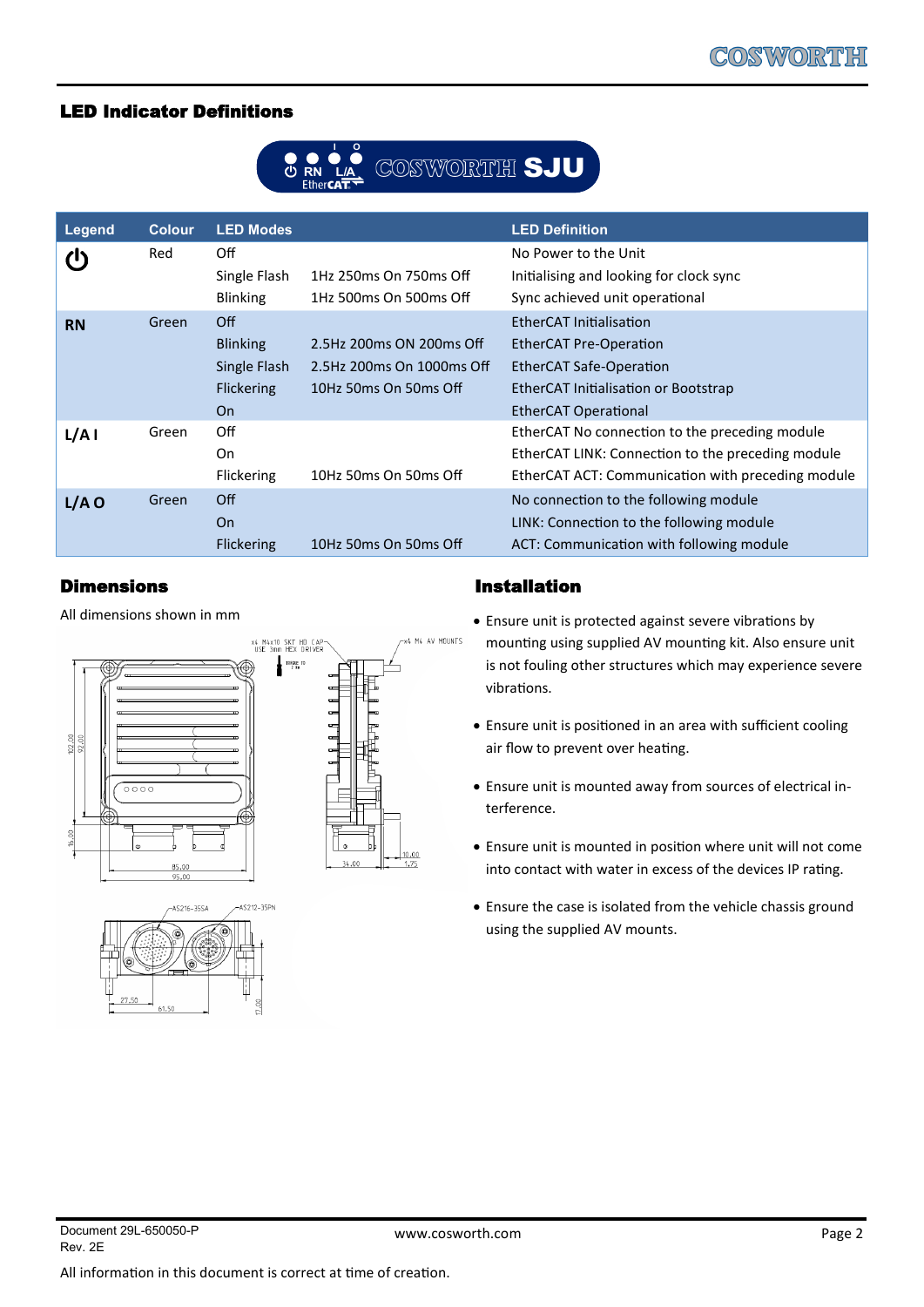### Connector Information

All pin outs are grouped in function order rather than pin order.

## C1– Expansion Connector

| Connector  | <b>Mating connector</b> |
|------------|-------------------------|
| AS216-35SA | AS616-35PA              |

#### Pinout

| Pin            | <b>Signal</b>    | <b>Description</b>                                                                                 |
|----------------|------------------|----------------------------------------------------------------------------------------------------|
| 33             | AIN1             |                                                                                                    |
| 47             | AIN <sub>2</sub> |                                                                                                    |
| 34             | AIN3             | 8x Analogue Input with fixed 2M2 pull-down resistor<br>Software selectable 330R pull-up to +5V     |
| 41             | AIN4             | Input filter 234kHz                                                                                |
| 42             | AIN5             | ADC filter response 22.5kHz                                                                        |
| 48             | AIN6             | Adaptive digital filtering dependent upon sample frequency                                         |
| 53             | AIN7             | 0 to 5V input with 16 bit resolution                                                               |
| 27             | AIN8             |                                                                                                    |
| 43             | AIN9             |                                                                                                    |
| 35             | <b>AIN10</b>     |                                                                                                    |
| 44             | AIN11            |                                                                                                    |
| 36             | <b>AIN12</b>     |                                                                                                    |
| 38             | <b>AIN13</b>     |                                                                                                    |
| 37             | <b>AIN14</b>     |                                                                                                    |
| 29             | <b>AIN15</b>     | 16x Analogue Input with fixed 2M2 pull-down resistor                                               |
| 23             | <b>AIN16</b>     | Input filter 234kHz                                                                                |
| 15             | <b>AIN17</b>     | ADC filter response 22.5kHz                                                                        |
| 14             | <b>AIN18</b>     | Adaptive digital filtering dependent upon sample frequency<br>0 to 5V input with 16 bit resolution |
| 13             | <b>AIN19</b>     |                                                                                                    |
| $\overline{7}$ | <b>AIN20</b>     |                                                                                                    |
| 20             | <b>AIN21</b>     |                                                                                                    |
| 12             | <b>AIN22</b>     |                                                                                                    |
| 11             | <b>AIN23</b>     |                                                                                                    |
| $\overline{a}$ | <b>AIN24</b>     |                                                                                                    |
| 19             | DIGIN1           |                                                                                                    |
| 18             | DIGIN2           | 4x Digital Inputs                                                                                  |
| $10\,$         | DIGIN3           | Selectable 3k3 pull-up to 5V or level shift for passive sensors.                                   |
| $17\,$         | DIGIN4           |                                                                                                    |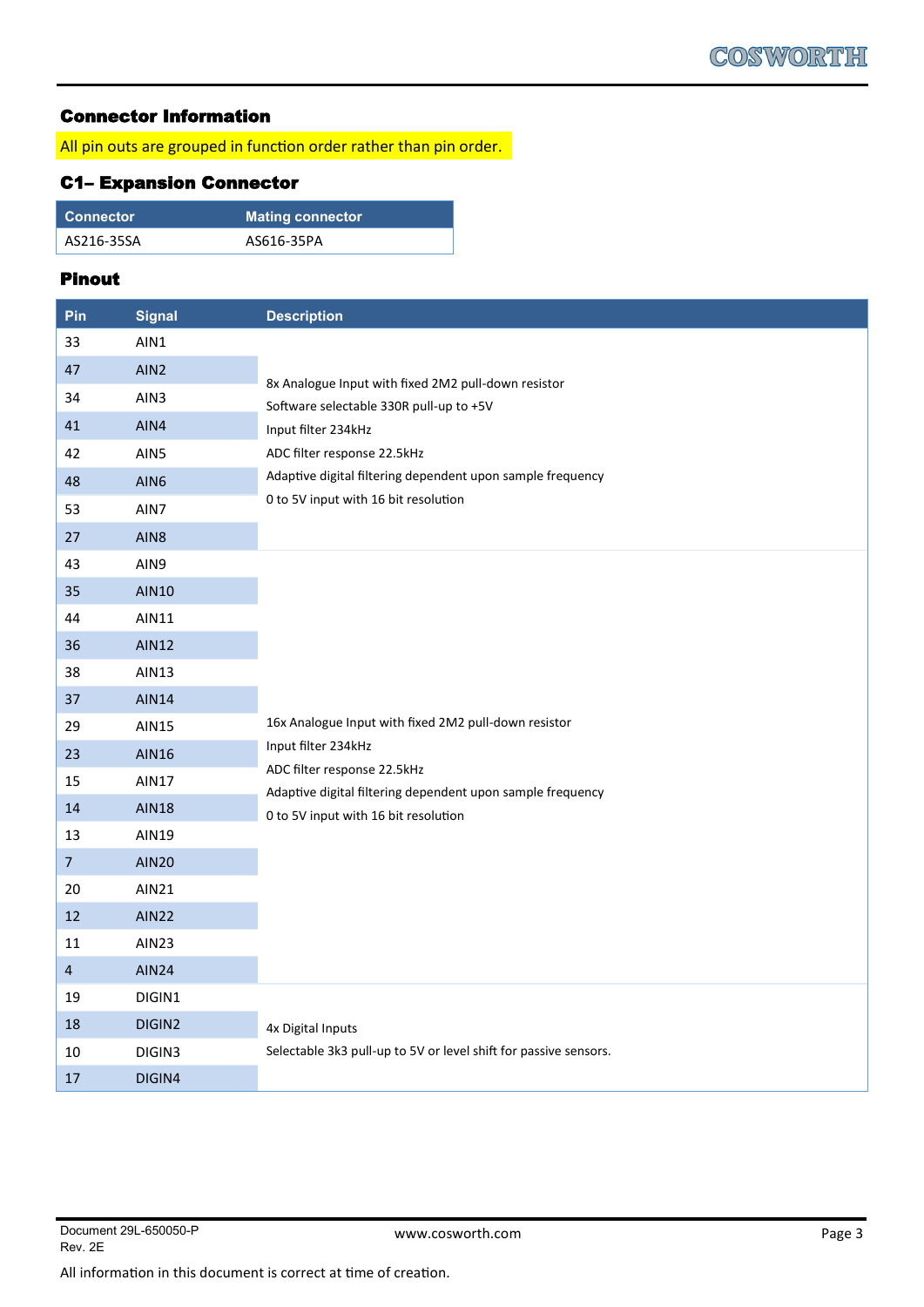# C1– Expansion Connector Continued

| Pin                     | <b>Signal</b> | <b>Description</b>                                                                 |
|-------------------------|---------------|------------------------------------------------------------------------------------|
| 16                      | EXT5/12VPSU1  |                                                                                    |
| $\boldsymbol{9}$        | EXT5/12VPSU2  | 4 x 5V or 12V software selectable excitation                                       |
| $\,8\,$                 | EXT5/12VPSU3  | 5V @ 100mA, 12V @ 700mA<br>2.9A total max current for all 4 excitations            |
| $\overline{\mathbf{3}}$ | EXT5/12VPSU4  |                                                                                    |
| 54                      | EXT5VPSU1     |                                                                                    |
| 55                      | EXT5VPSU2     |                                                                                    |
| 51                      | EXT5VPSU3     |                                                                                    |
| 52                      | EXT5VPSU4     |                                                                                    |
| 46                      | EXT5VPSU5     | 8 x 5V Excitation @100mA                                                           |
| 39                      | EXT5VPSU6     |                                                                                    |
| 31                      | EXT5VPSU7     |                                                                                    |
| 24                      | EXT5VPSU8     |                                                                                    |
| 5                       | PWM4          |                                                                                    |
| $\mathbf{1}$            | PWM5          | 400Hz maximum PWM frequency<br>Switches between ground and battery voltage @ 700mA |
| $\overline{2}$          | PWM6          |                                                                                    |
| $6\phantom{a}$          | <b>GND</b>    |                                                                                    |
| 21                      | GND           |                                                                                    |
| 22                      | <b>GND</b>    |                                                                                    |
| 25                      | GND           |                                                                                    |
| 26                      | <b>GND</b>    |                                                                                    |
| 28                      | GND           | 12 x Grounds                                                                       |
| 30                      | <b>GND</b>    | These are all common connections which can be used for any ground connection       |
| 32                      | GND           |                                                                                    |
| 40                      | <b>GND</b>    |                                                                                    |
| 45                      | GND           |                                                                                    |
| 49                      | <b>GND</b>    |                                                                                    |
| 50                      | GND           |                                                                                    |